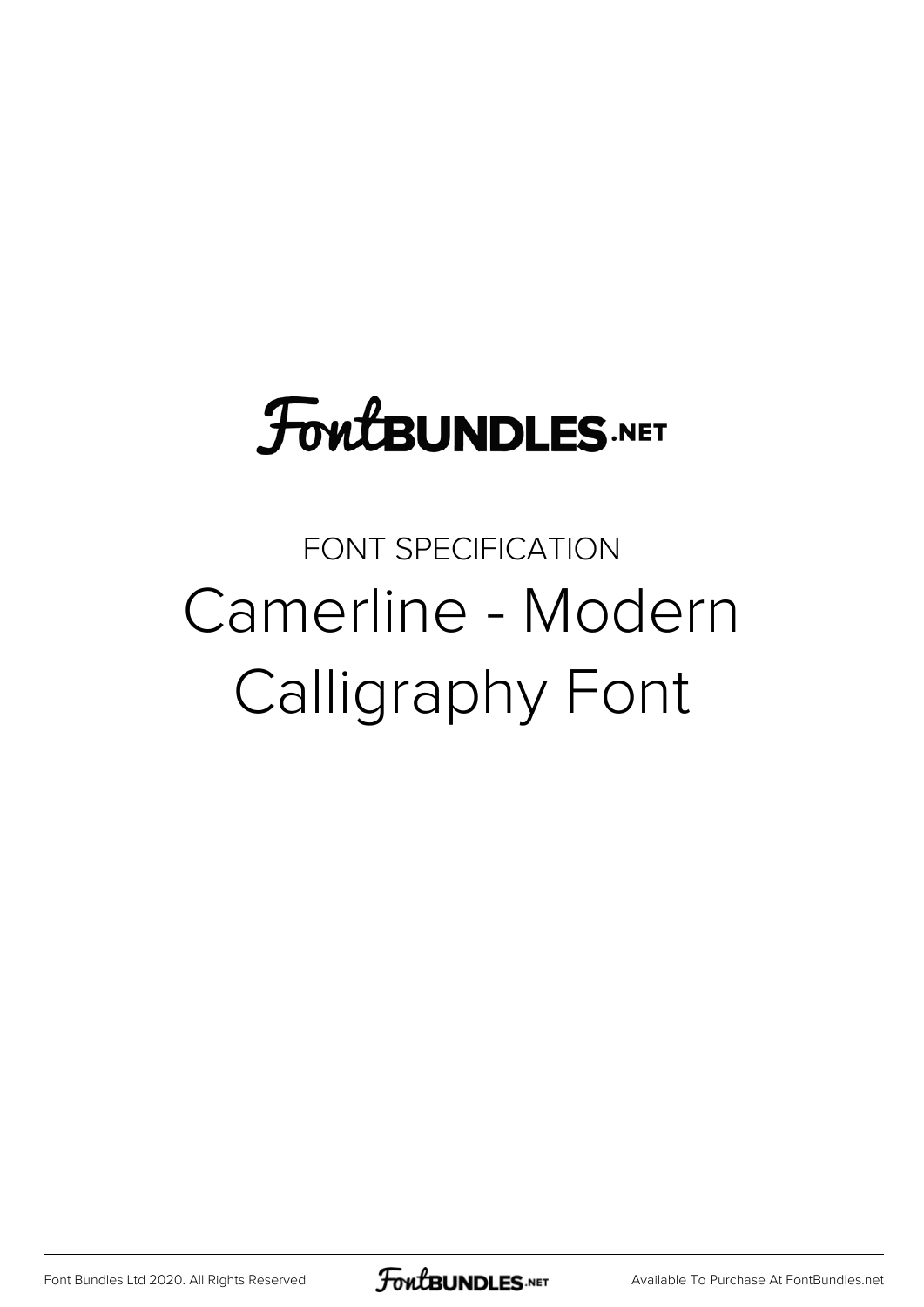## Camerline - Regular

**Uppercase Characters** 

AS OB EFGRIT KEMMQP  $\begin{array}{c} \mathbb{Q} \not\in \mathbb{R} \mathbb{R} \mathbb{U} \mathbb{U} \mathbb{U} \mathbb{U} \mathbb{U} \mathbb{U} \mathbb{U} \mathbb{U} \mathbb{U} \mathbb{U} \mathbb{U} \mathbb{U} \mathbb{U} \mathbb{U} \mathbb{U} \mathbb{U} \mathbb{U} \mathbb{U} \mathbb{U} \mathbb{U} \mathbb{U} \mathbb{U} \mathbb{U} \mathbb{U} \mathbb{U} \mathbb{U} \mathbb{U} \mathbb{U} \mathbb{U} \mathbb{U} \mathbb{U} \mathbb{U$ 

Lowercase Characters

$$
a \not\! G\ c \not\! \ell\ c \not\! \ell\ g \not\! \ell\ \dot\iota\ \xi \not\! \ell\ \ell\ m \not\!\! \nu\ o \not\!\! \rho\ q \not\!\! \ell\ g \not\!\! \tau\ u \not\!\! \omega\ \omega\ \chi\ g\ \not\!\! \sigma
$$

**Numbers** 

## 0123456789

Punctuation and Symbols

All Other Glyphs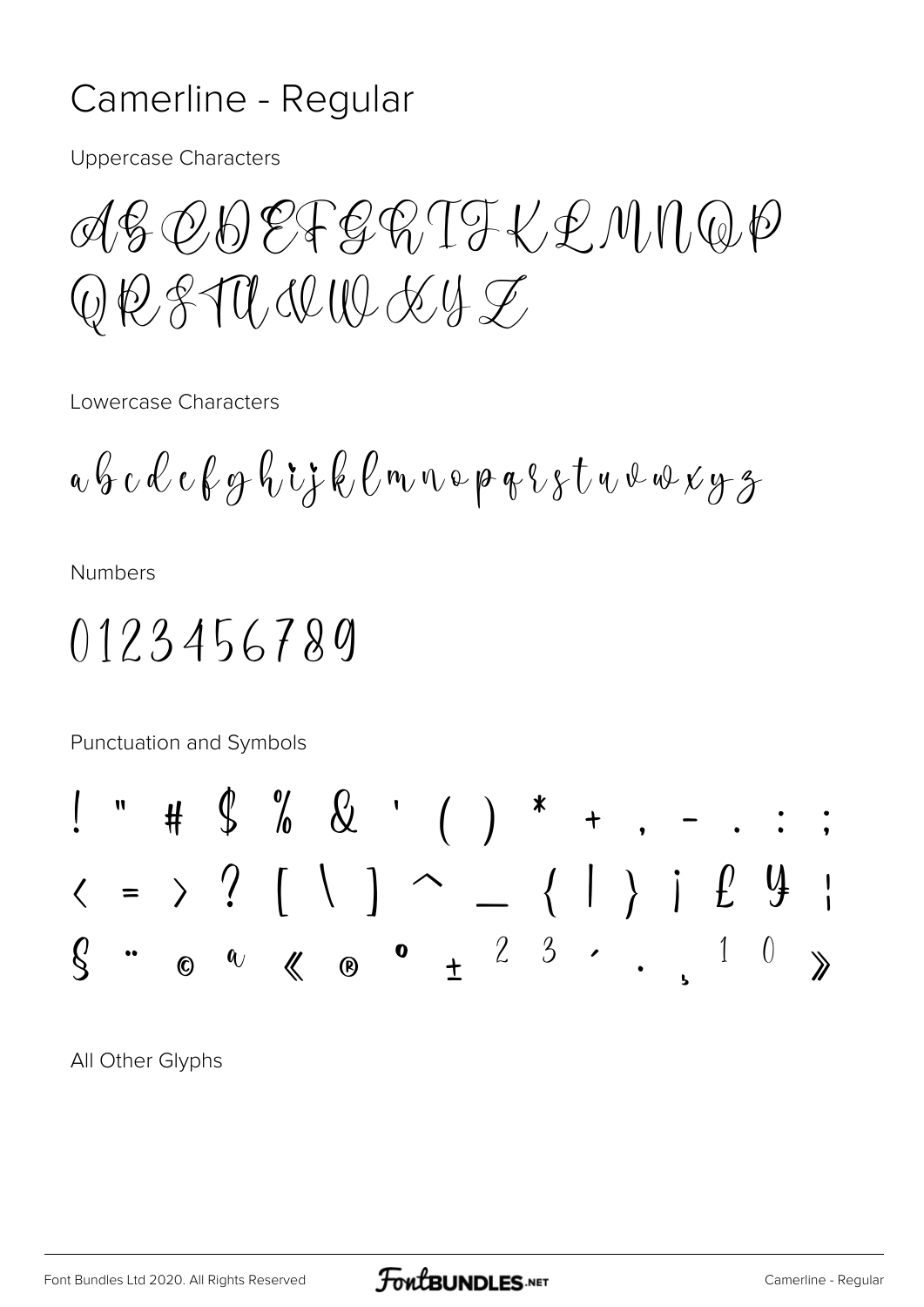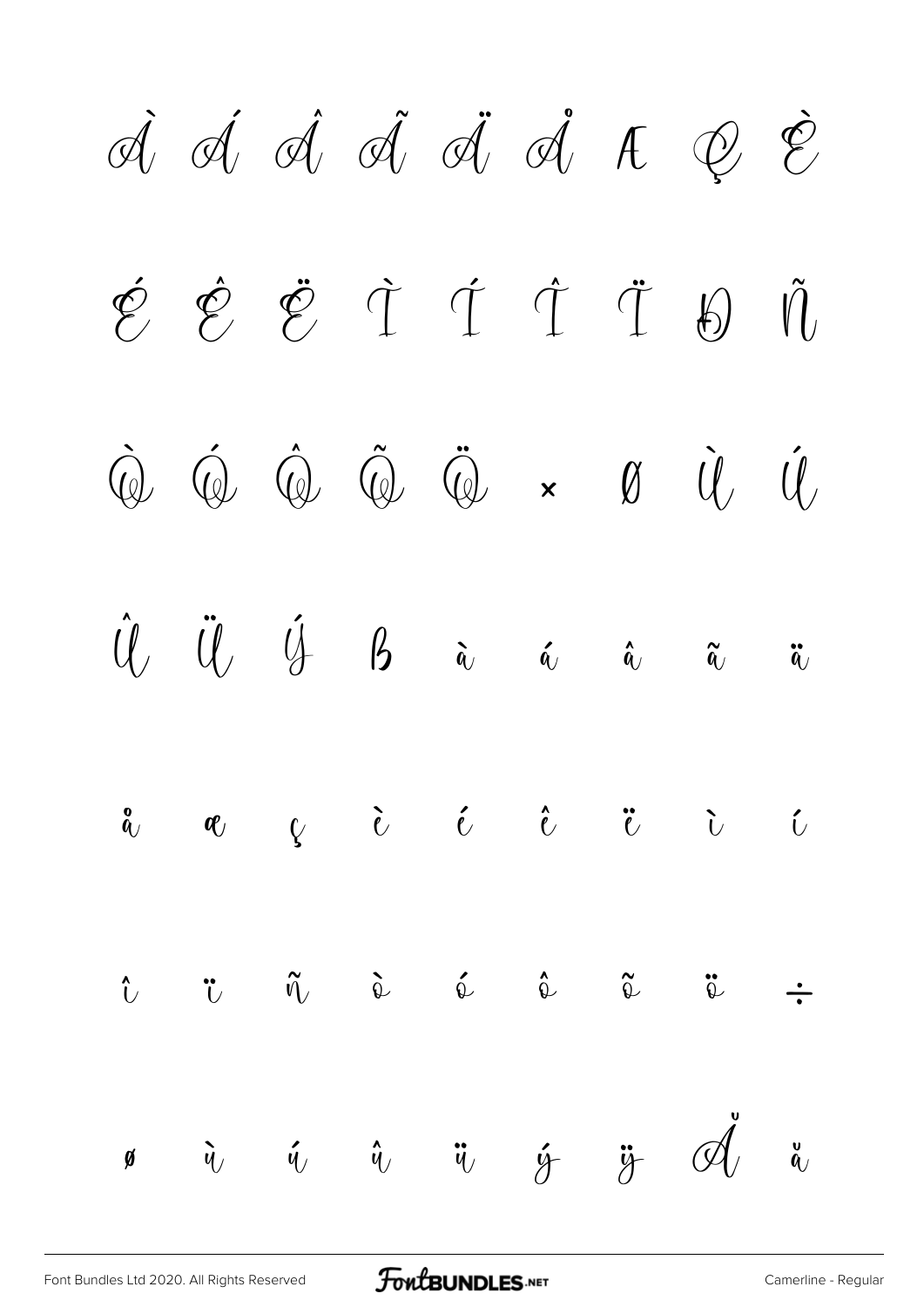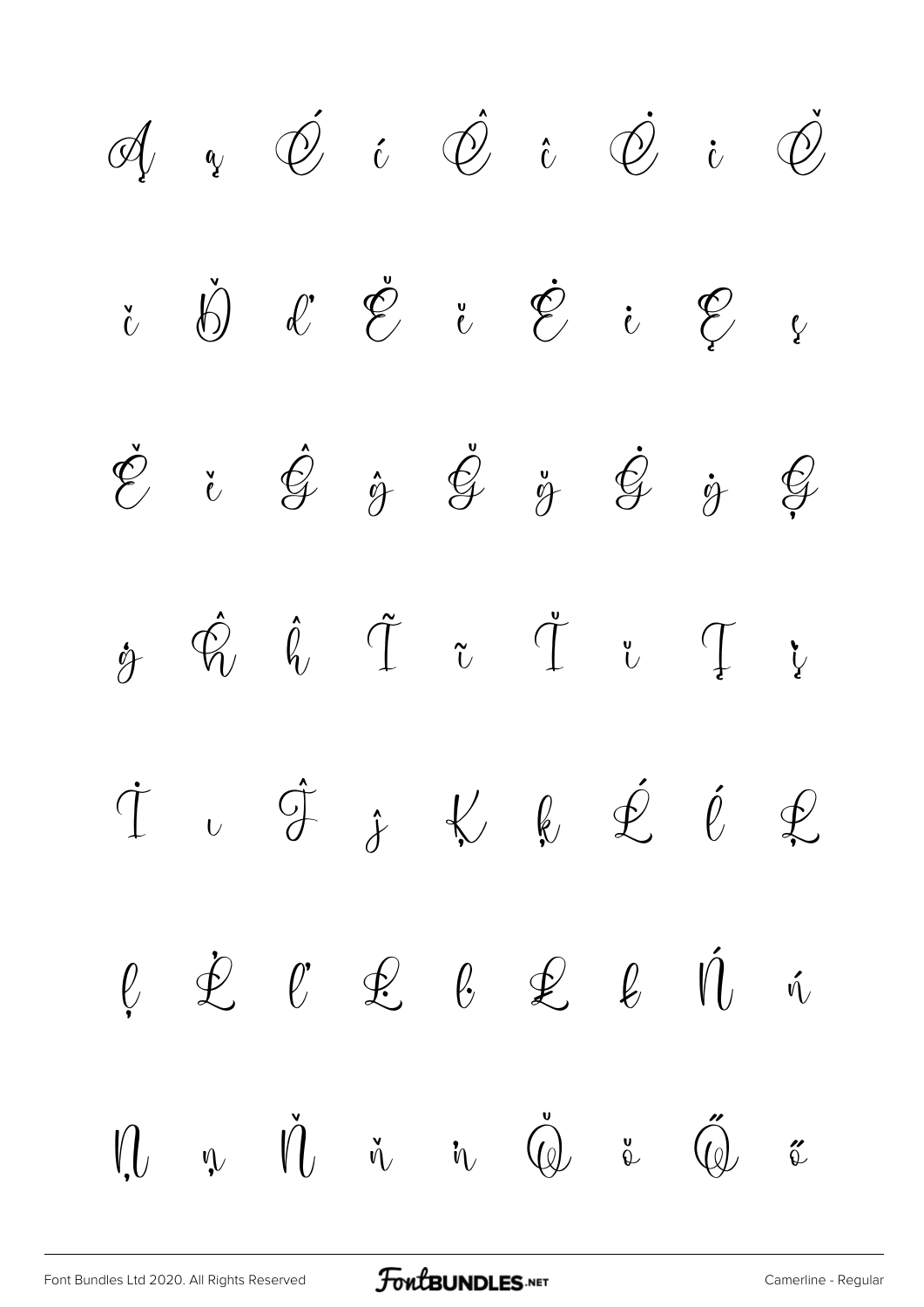$\begin{array}{cccccccccccccc} 0 & \text{e} & \text{e} & \text{e} & \text{e} & \text{e} & \text{e} & \text{e} & \text{e} & \text{e} & \text{e} & \text{e} & \text{e} & \text{e} & \text{e} & \text{e} & \text{e} & \text{e} & \text{e} & \text{e} & \text{e} & \text{e} & \text{e} & \text{e} & \text{e} & \text{e} & \text{e} & \text{e} & \text{e} & \text{e} & \text{e} & \text{e} & \text{e} & \text{e} & \text{e} & \text{$  $\acute{\mathfrak{F}}$   $\acute{\mathfrak{F}}$   $\acute{\mathfrak{F}}$   $\acute{\mathfrak{F}}$   $\acute{\mathfrak{F}}$   $\acute{\mathfrak{F}}$   $\acute{\mathfrak{F}}$   $\mathfrak{\mathfrak{f}}$ Ť ť Ũ ũ Ŭ ŭ Ů ů Ű ű Ų ų Ŵ ŵ Ŷ ŷ Ÿ Ź  $\dot{\mathbf{z}} \quad \dot{\mathbf{z}} \quad \dot{\mathbf{z}} \quad \dot{\mathbf{z}} \quad \dot{\mathbf{z}} \quad \dot{\mathbf{z}} \quad \dot{\mathbf{z}} \quad \dot{\mathbf{z}} \quad \dot{\mathbf{z}} \quad \dot{\mathbf{z}} \quad \dot{\mathbf{z}} \quad \dot{\mathbf{z}} \quad \dot{\mathbf{z}} \quad \dot{\mathbf{z}} \quad \dot{\mathbf{z}} \quad \dot{\mathbf{z}} \quad \dot{\mathbf{z}} \quad \dot{\mathbf{z}} \quad \dot{\mathbf{z}} \quad \dot{\mathbf{z}} \quad \dot{\mathbf{z}} \quad \dot{\mathbf{z}} \quad$  $\begin{matrix} 0 & 0 \\ 0 & 0 \end{matrix}$ ˆ ˇ ˘ ˙ ˚ ˛  $\sim$  $\overline{\mathbf{c}}$  $\cdot$   $\dot{w}$   $\ddot{w}$   $\ddot{w}$   $\ddot{w}$   $\ddot{w}$   $\ddot{w}$   $\ddot{w}$   $\ddot{w}$